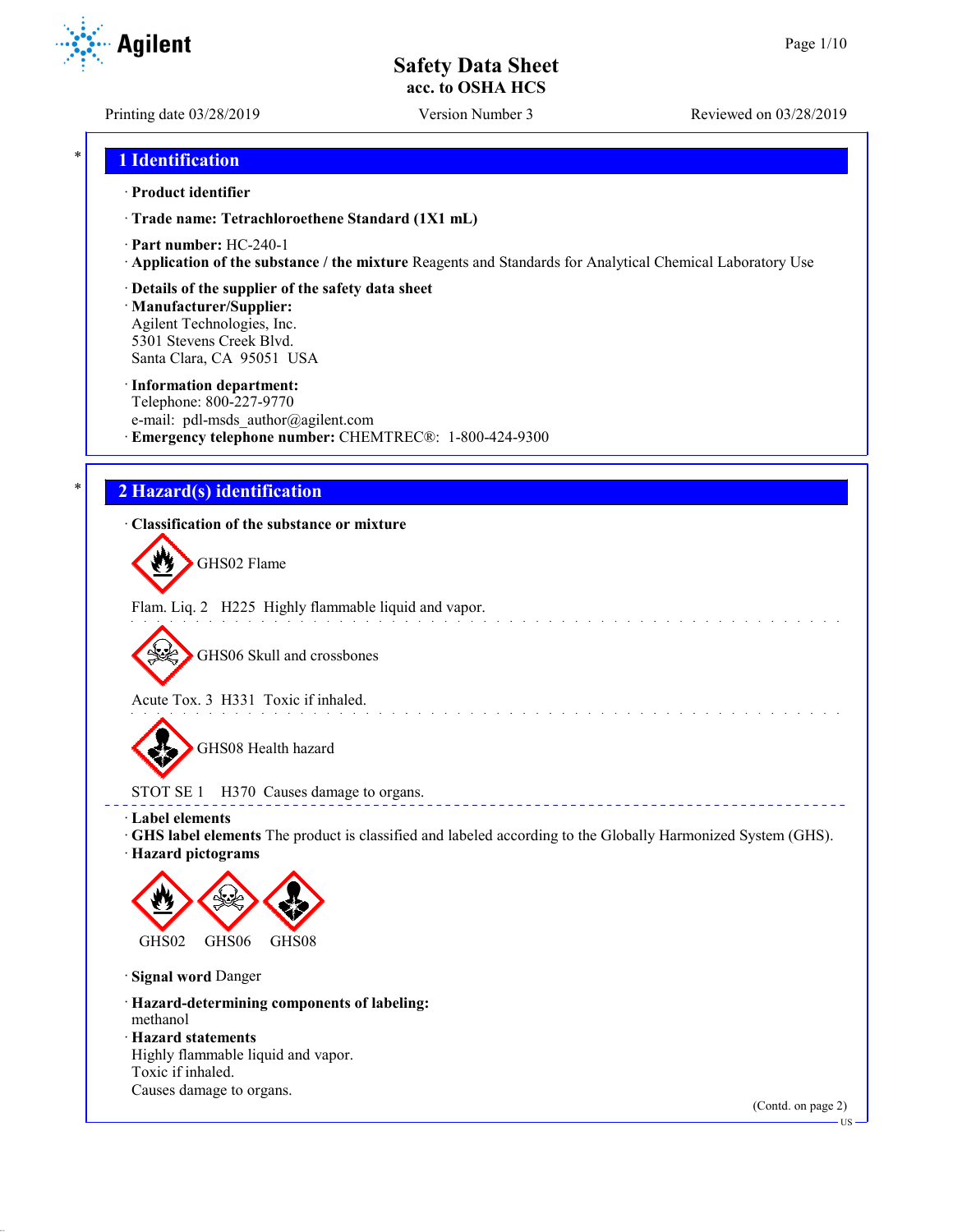Printing date 03/28/2019 Version Number 3 Reviewed on 03/28/2019

#### **Trade name: Tetrachloroethene Standard (1X1 mL)**

(Contd. of page 1) · **Precautionary statements** Keep away from heat/sparks/open flames/hot surfaces. - No smoking. Ground/bond container and receiving equipment. Use explosion-proof electrical/ventilating/lighting/equipment. Use only non-sparking tools. Take precautionary measures against static discharge. Do not breathe dust/fume/gas/mist/vapors/spray. Wash thoroughly after handling. Do not eat, drink or smoke when using this product. Use only outdoors or in a well-ventilated area. Wear protective gloves/protective clothing/eye protection/face protection. If on skin (or hair): Take off immediately all contaminated clothing. Rinse skin with water/shower. IF INHALED: Remove person to fresh air and keep comfortable for breathing. IF exposed: Call a POISON CENTER or doctor/physician. Specific treatment (see on this label). In case of fire: Use for extinction: CO2, powder or water spray. Store in a well-ventilated place. Keep container tightly closed. Store in a well-ventilated place. Keep cool. Store locked up. Dispose of contents/container in accordance with local/regional/national/international regulations. · **Classification system:** · **NFPA ratings (scale 0 - 4)** 1 3  $\overline{0}$  $Health = 1$  $Fire = 3$ Reactivity  $= 0$ · **HMIS-ratings (scale 0 - 4)** HEALTH FIRE REACTIVITY  $\boxed{0}$  Reactivity = 0  $\overline{1}$  Health = \*1  $3$  Fire = 3 · **Other hazards** · **Results of PBT and vPvB assessment** · **PBT:** Not applicable.

· **vPvB:** Not applicable.

# **3 Composition/information on ingredients**

· **Chemical characterization: Mixtures**

· **Description:** Mixture of the substances listed below with nonhazardous additions.

· **Dangerous components:**

67-56-1 methanol 99.987%

# **4 First-aid measures**

· **Description of first aid measures**

· **General information:**

Immediately remove any clothing soiled by the product.

(Contd. on page 3)



US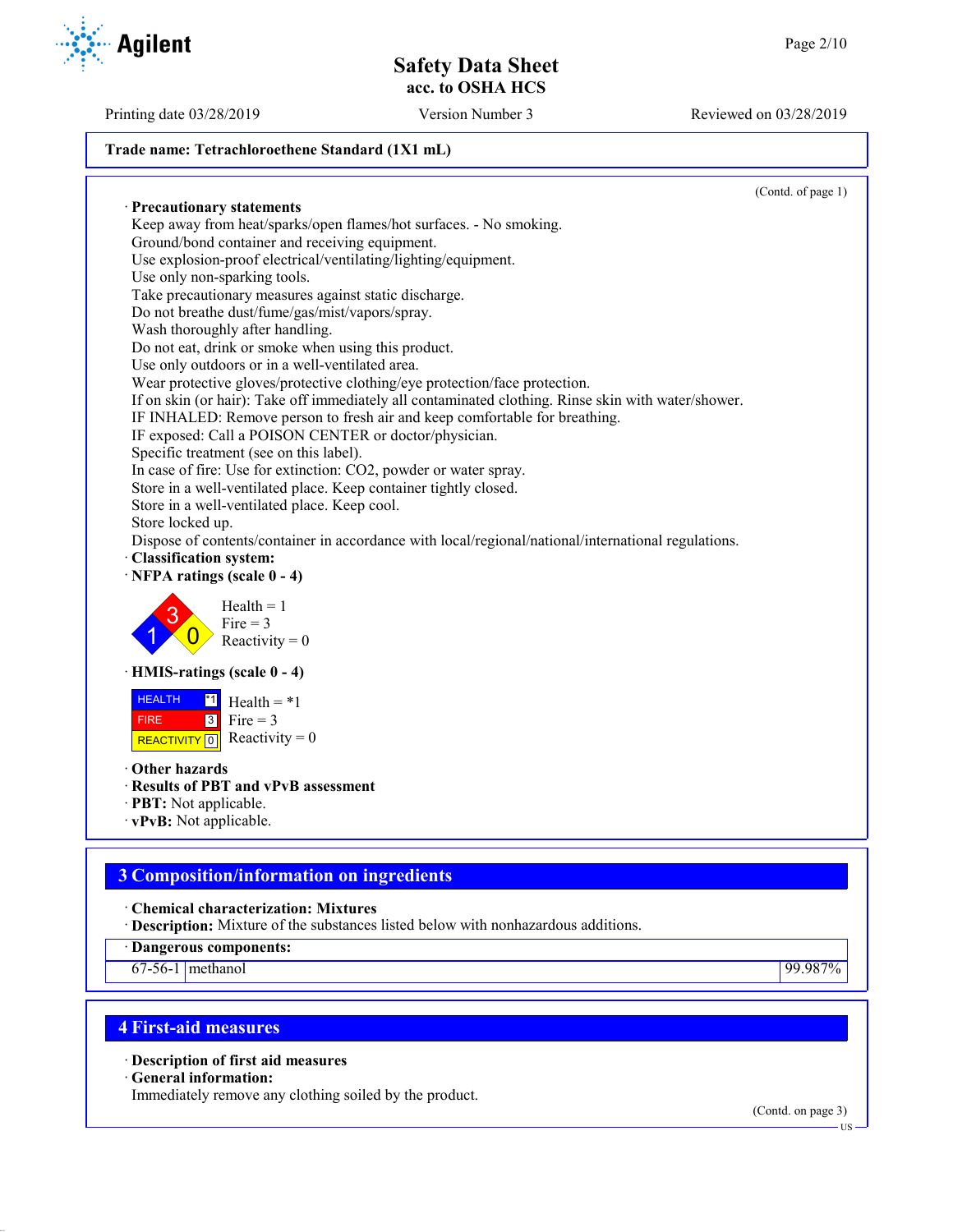Printing date 03/28/2019 Version Number 3 Reviewed on 03/28/2019

### **Trade name: Tetrachloroethene Standard (1X1 mL)**

(Contd. of page 2)

US

Remove breathing apparatus only after contaminated clothing have been completely removed. In case of irregular breathing or respiratory arrest provide artificial respiration.

· **After inhalation:**

Supply fresh air or oxygen; call for doctor.

- In case of unconsciousness place patient stably in side position for transportation.
- · **After skin contact:** Immediately wash with water and soap and rinse thoroughly.
- · **After eye contact:** Rinse opened eye for several minutes under running water. Then consult a doctor.
- · **After swallowing:** If symptoms persist consult doctor.
- · **Information for doctor:**

· **Most important symptoms and effects, both acute and delayed** No further relevant information available.

- · **Indication of any immediate medical attention and special treatment needed**
- No further relevant information available.

## **5 Fire-fighting measures**

- · **Extinguishing media**
- · **Suitable extinguishing agents:**
- CO2, extinguishing powder or water spray. Fight larger fires with water spray or alcohol resistant foam.
- · **For safety reasons unsuitable extinguishing agents:** Water with full jet
- · **Special hazards arising from the substance or mixture**

During heating or in case of fire poisonous gases are produced.

- · **Advice for firefighters**
- · **Protective equipment:** Mouth respiratory protective device.

### **6 Accidental release measures**

· **Personal precautions, protective equipment and emergency procedures**

Mount respiratory protective device.

Wear protective equipment. Keep unprotected persons away.

- · **Environmental precautions:** Do not allow to enter sewers/ surface or ground water.
- · **Methods and material for containment and cleaning up:**

Absorb with liquid-binding material (sand, diatomite, acid binders, universal binders, sawdust). Dispose contaminated material as waste according to item 13.

- Ensure adequate ventilation.
- · **Reference to other sections**

See Section 7 for information on safe handling.

See Section 8 for information on personal protection equipment.

See Section 13 for disposal information.

### · **Protective Action Criteria for Chemicals**

| $\cdot$ PAC-1: |                              |                                        |  |
|----------------|------------------------------|----------------------------------------|--|
|                | $67-56-1$ methanol           | $530$ ppm                              |  |
|                | 127-18-4 tetrachloroethylene | 35 ppm                                 |  |
| $\cdot$ PAC-2: |                              |                                        |  |
|                | $67-56-1$ methanol           | $2,100$ ppm                            |  |
|                | 127-18-4 tetrachloroethylene | $230$ ppm                              |  |
| $\cdot$ PAC-3: |                              |                                        |  |
|                | $67-56-1$ methanol           | $\sqrt{7200}$ ppm                      |  |
|                |                              | $\overline{(\text{Contd. on page 4})}$ |  |

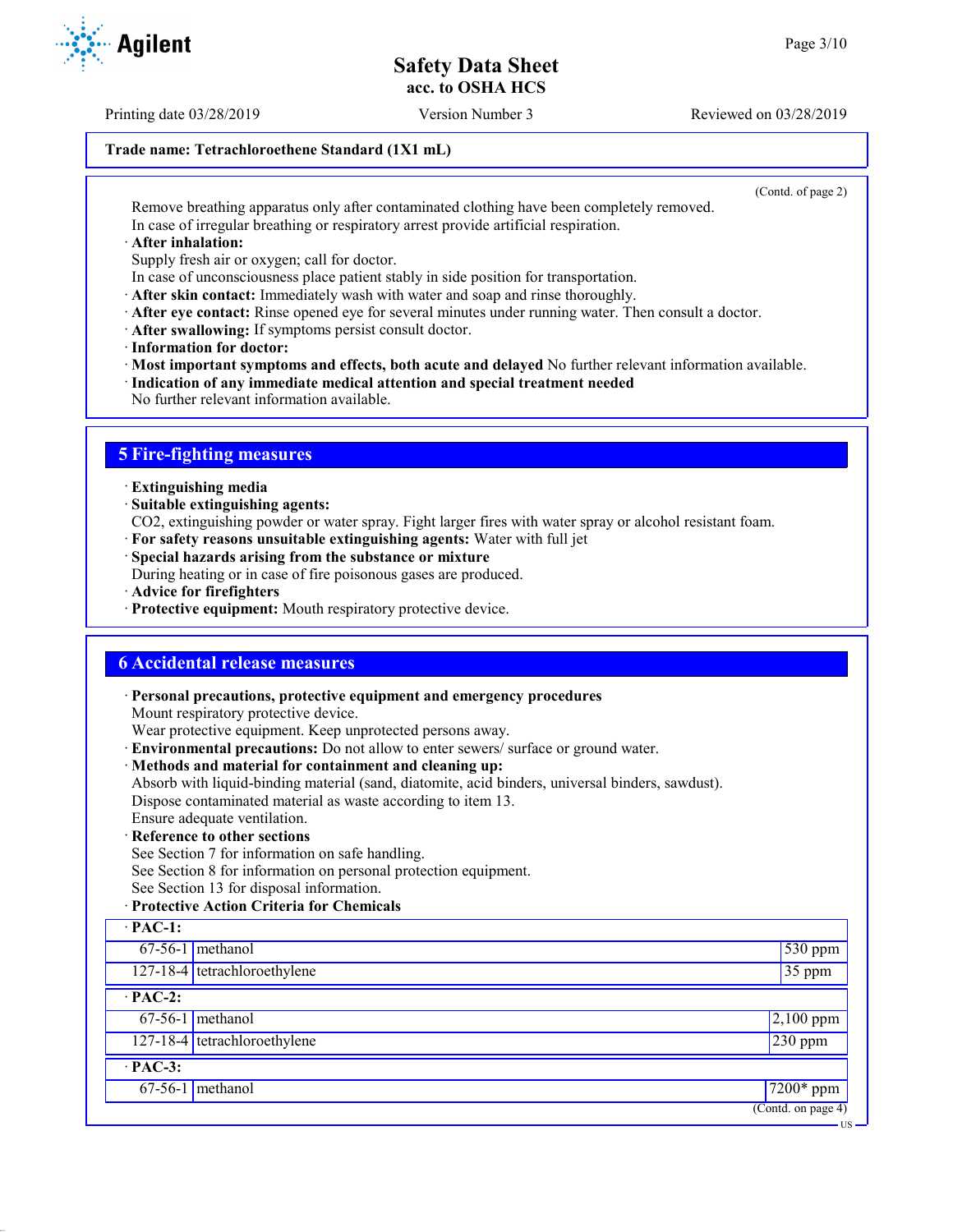$\frac{\text{(Contd. of page 3)}}{\text{1,200 ppm}}$ 

# **Safety Data Sheet acc. to OSHA HCS**

Printing date 03/28/2019 Version Number 3 Reviewed on 03/28/2019

**Trade name: Tetrachloroethene Standard (1X1 mL)**

 $127-18-4$  tetrachloroethylene

# **7 Handling and storage**

#### · **Handling:**

- · **Precautions for safe handling** Ensure good ventilation/exhaustion at the workplace. Open and handle receptacle with care. Prevent formation of aerosols. · **Information about protection against explosions and fires:**
- Keep ignition sources away Do not smoke. Protect against electrostatic charges. Keep respiratory protective device available.
- · **Conditions for safe storage, including any incompatibilities**
- · **Storage:**
- · **Requirements to be met by storerooms and receptacles:** Store in a cool location.
- · **Information about storage in one common storage facility:** Not required.
- · **Further information about storage conditions:** Keep receptacle tightly sealed.
- Store in cool, dry conditions in well sealed receptacles.
- · **Specific end use(s)** No further relevant information available.

### **8 Exposure controls/personal protection**

· **Additional information about design of technical systems:** No further data; see item 7.

#### · **Control parameters**

| Components with limit values that require monitoring at the workplace:                                                                                        |                    |  |
|---------------------------------------------------------------------------------------------------------------------------------------------------------------|--------------------|--|
| 67-56-1 methanol                                                                                                                                              |                    |  |
| Long-term value: $260 \text{ mg/m}^3$ , $200 \text{ ppm}$<br><b>PEL</b>                                                                                       |                    |  |
| REL Short-term value: 325 mg/m <sup>3</sup> , 250 ppm<br>Long-term value: 260 mg/m <sup>3</sup> , 200 ppm<br>Skin                                             |                    |  |
| TLV Short-term value: $328 \text{ mg/m}^3$ , $250 \text{ ppm}$<br>Long-term value: $262$ mg/m <sup>3</sup> , 200 ppm<br>Skin; BEI                             |                    |  |
| · Ingredients with biological limit values:                                                                                                                   |                    |  |
| 67-56-1 methanol                                                                                                                                              |                    |  |
| BEI 15 mg/L<br>Medium: urine<br>Time: end of shift<br>Parameter: Methanol (background, nonspecific)                                                           |                    |  |
| Additional information: The lists that were valid during the creation were used as basis.                                                                     |                    |  |
| <b>Exposure controls</b><br>· Personal protective equipment:<br>· General protective and hygienic measures:<br>Keep away from foodstuffs, beverages and feed. | (Contd. on page 5) |  |

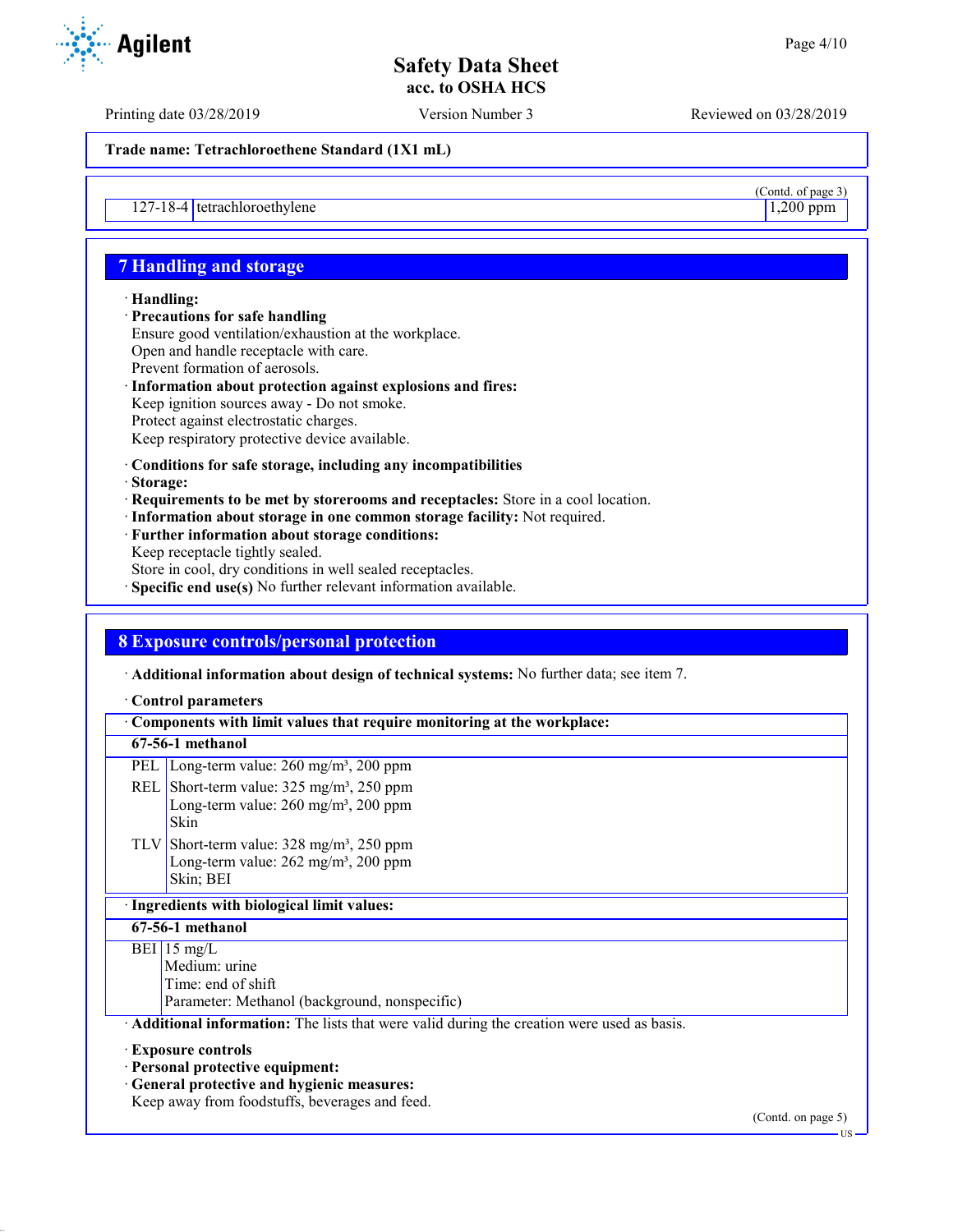Printing date 03/28/2019 Version Number 3 Reviewed on 03/28/2019

### **Trade name: Tetrachloroethene Standard (1X1 mL)**

(Contd. of page 4)

Immediately remove all soiled and contaminated clothing.

Wash hands before breaks and at the end of work. Store protective clothing separately.

· **Breathing equipment:**

When used as intended with Agilent instruments, the use of the product under normal laboratory conditions and with standard practices does not result in significant airborne exposures and therefore respiratory protection is not needed.

Under an emergency condition where a respirator is deemed necessary, use a NIOSH or equivalent approved device/equipment with appropriate organic or acid gas cartridge.

· **Protection of hands:**

Although not recommended for constant contact with the chemicals or for clean-up, nitrile gloves 11-13 mil thickness are recommended for normal use. The breakthrough time is 1 hr. For cleaning a spill where there is direct contact of the chemical, butyl rubber gloves are recommended 12-15 mil thickness with breakthrough times exceeding 4 hrs. Supplier recommendations should be followed.

### · **Material of gloves**

For normal use: nitrile rubber, 11-13 mil thickness

- For direct contact with the chemical: butyl rubber, 12-15 mil thickness
- · **Penetration time of glove material**
- For normal use: nitrile rubber: 1 hour
- For direct contact with the chemical: butyl rubber: >4 hours
- · **Eye protection:**



Tightly sealed goggles

# **9 Physical and chemical properties**

| · Information on basic physical and chemical properties<br><b>General Information</b>             |                                               |                    |  |  |
|---------------------------------------------------------------------------------------------------|-----------------------------------------------|--------------------|--|--|
| $\cdot$ Appearance:<br>Form:                                                                      | Fluid                                         |                    |  |  |
| Color:                                                                                            | Colorless                                     |                    |  |  |
| $\cdot$ Odor:                                                                                     | Alcohol-like                                  |                    |  |  |
| Odor threshold:                                                                                   | Not determined.                               |                    |  |  |
| $\cdot$ pH-value:                                                                                 | Not determined.                               |                    |  |  |
| Change in condition<br><b>Melting point/Melting range:</b><br><b>Boiling point/Boiling range:</b> | $-98$ °C ( $-144.4$ °F)<br>64.7 °C (148.5 °F) |                    |  |  |
| · Flash point:                                                                                    | 9 °C (48.2 °F)                                |                    |  |  |
| · Flammability (solid, gaseous):                                                                  | Not applicable.                               |                    |  |  |
| · Ignition temperature:                                                                           | 455 °C (851 °F)                               |                    |  |  |
| · Decomposition temperature:                                                                      | Not determined.                               |                    |  |  |
| · Auto igniting:                                                                                  | Product is not selfigniting.                  |                    |  |  |
|                                                                                                   |                                               | (Contd. on page 6) |  |  |



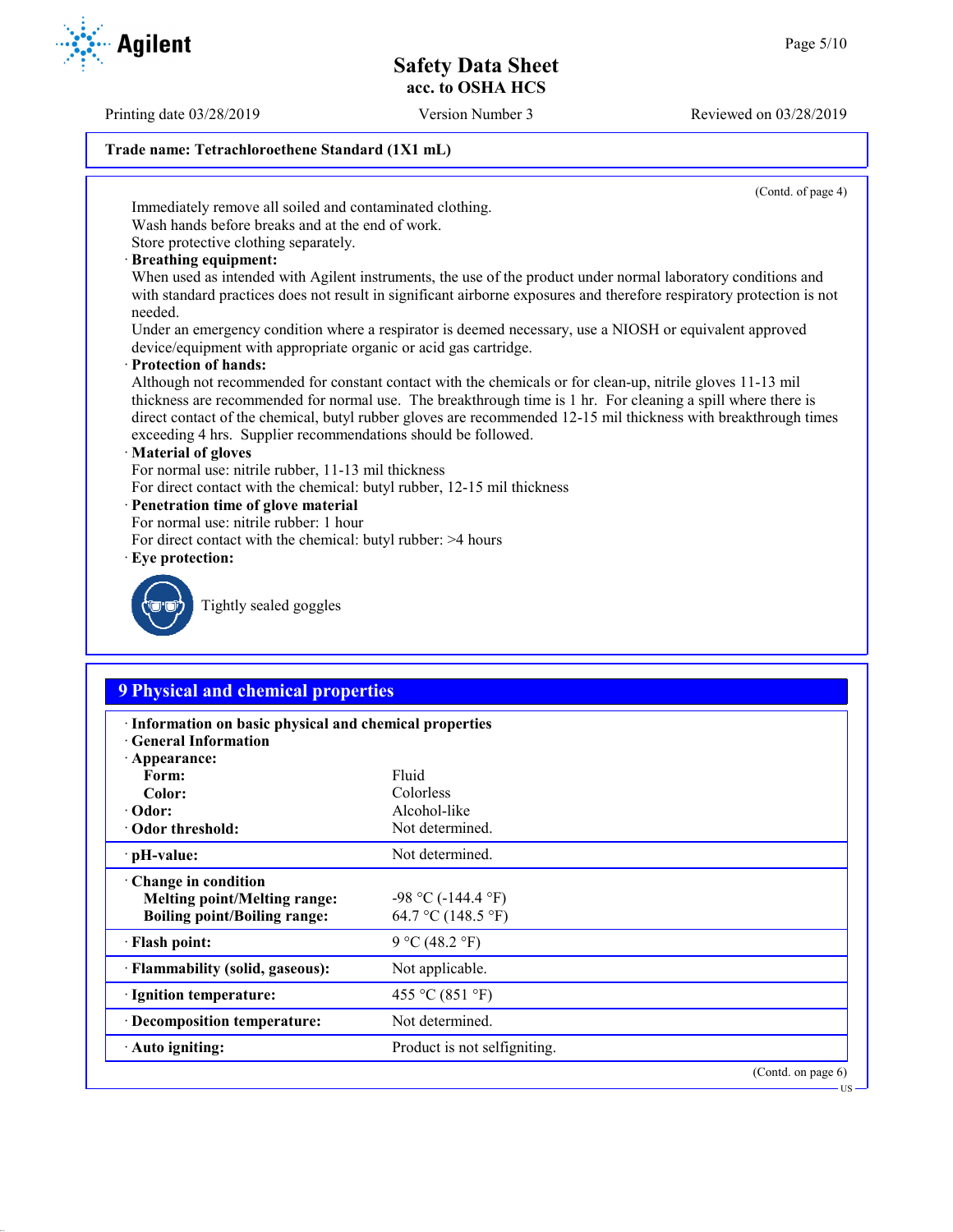Printing date 03/28/2019 Version Number 3 Reviewed on 03/28/2019

#### **Trade name: Tetrachloroethene Standard (1X1 mL)**

|                                                            | (Contd. of page 5)                                                                            |
|------------------------------------------------------------|-----------------------------------------------------------------------------------------------|
| Danger of explosion:                                       | Product is not explosive. However, formation of explosive air/vapor<br>mixtures are possible. |
| <b>Explosion limits:</b>                                   |                                                                                               |
| Lower:                                                     | 5.5 Vol %                                                                                     |
| Upper:                                                     | 44 Vol %                                                                                      |
| $\cdot$ Vapor pressure at 20 °C (68 °F):                   | 100 hPa (75 mm Hg)                                                                            |
| $\cdot$ Density at 20 °C (68 °F):                          | 0.8001 g/cm <sup>3</sup> (6.67683 lbs/gal)                                                    |
| · Relative density                                         | Not determined.                                                                               |
| · Vapor density                                            | Not determined.                                                                               |
| · Evaporation rate                                         | Not determined.                                                                               |
| · Solubility in / Miscibility with                         |                                                                                               |
| Water:                                                     | Not miscible or difficult to mix.                                                             |
| · Partition coefficient (n-octanol/water): Not determined. |                                                                                               |
| · Viscosity:                                               |                                                                                               |
| Dynamic:                                                   | Not determined.                                                                               |
| Kinematic:                                                 | Not determined.                                                                               |
| · Solvent content:                                         |                                                                                               |
| Organic solvents:                                          | $100.0\%$                                                                                     |
| <b>VOC</b> content:                                        | 99.99 %                                                                                       |
|                                                            | 800.0 g/l / 6.68 lb/gal                                                                       |
| <b>Solids content:</b>                                     | $0.0\%$                                                                                       |
| Other information                                          | No further relevant information available.                                                    |

### **10 Stability and reactivity**

· **Reactivity** No further relevant information available.

- · **Chemical stability**
- · **Thermal decomposition / conditions to be avoided:** No decomposition if used according to specifications.
- · **Possibility of hazardous reactions** No dangerous reactions known.
- · **Conditions to avoid** No further relevant information available.
- · **Incompatible materials:** No further relevant information available.
- · **Hazardous decomposition products:** No dangerous decomposition products known.

# **11 Toxicological information**

- · **Information on toxicological effects**
- · **Acute toxicity:**

· **LD/LC50 values that are relevant for classification:**

**ATE (Acute Toxicity Estimate)**

Inhalative  $LC50/4$  h  $3$  mg/L

#### **67-56-1 methanol** Oral  $\overline{L}$  LD50 5,628 mg/kg (rat)

| $\cdots$ |      | $1,000$ in $5,00$       |
|----------|------|-------------------------|
| Dermal   | LD50 | $15,800$ mg/kg (rabbit) |

(Contd. on page 7)

US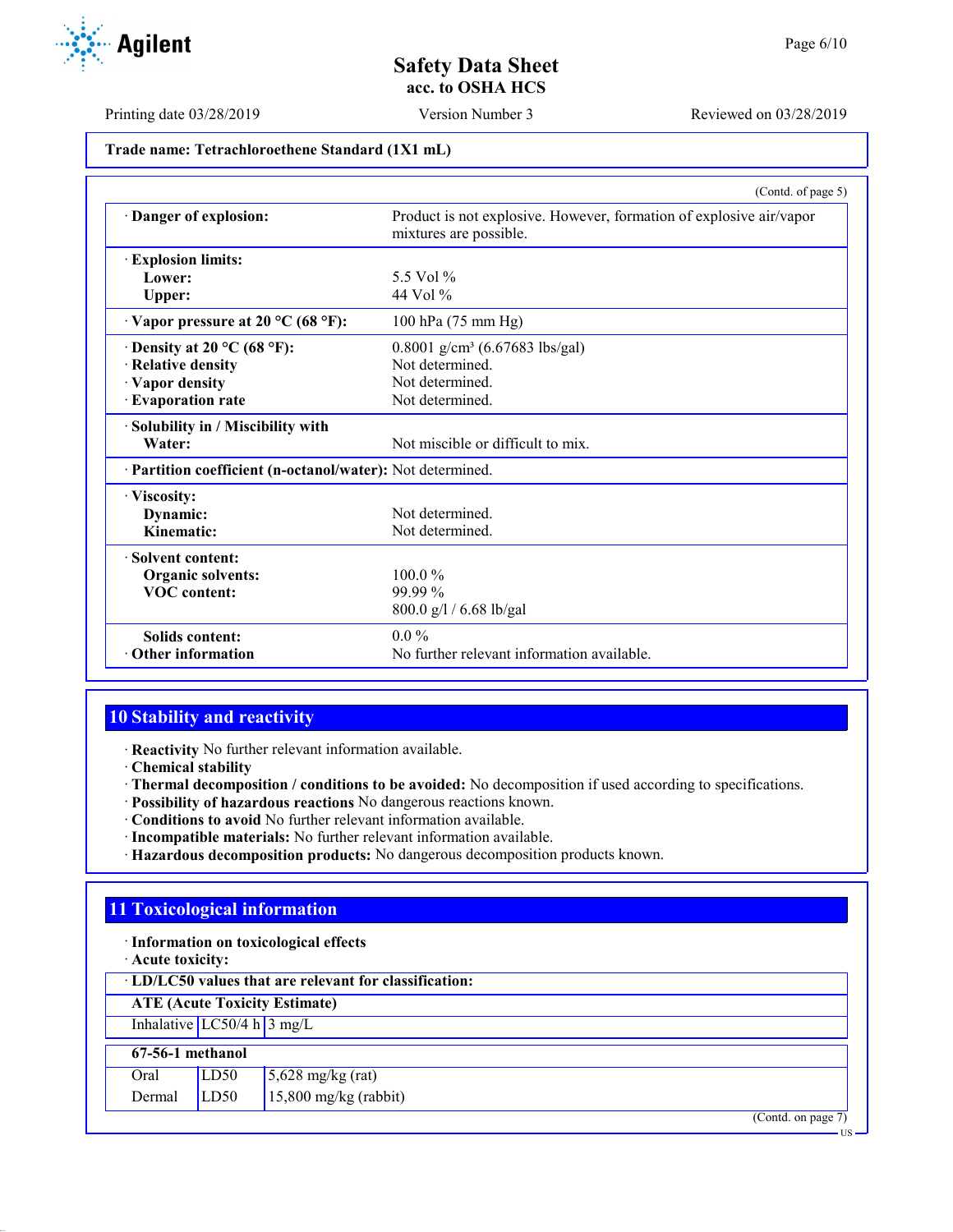Printing date 03/28/2019 Version Number 3 Reviewed on 03/28/2019

#### **Trade name: Tetrachloroethene Standard (1X1 mL)**

(Contd. of page 6)

· **Primary irritant effect:**

· **on the skin:** No irritant effect.

· **on the eye:** No irritating effect.

· **Sensitization:** No sensitizing effects known.

· **Additional toxicological information:**

The product shows the following dangers according to internally approved calculation methods for preparations: Toxic

· **Carcinogenic categories**

· **IARC (International Agency for Research on Cancer)**

127-18-4 tetrachloroethylene 2A

· **NTP (National Toxicology Program)**

127-18-4 tetrachloroethylene R

### · **OSHA-Ca (Occupational Safety & Health Administration)**

None of the ingredients is listed.

### **12 Ecological information**

- · **Toxicity**
- · **Aquatic toxicity:** No further relevant information available.
- · **Persistence and degradability** No further relevant information available.
- · **Behavior in environmental systems:**
- · **Bioaccumulative potential** No further relevant information available.
- · **Mobility in soil** No further relevant information available.
- · **Additional ecological information:**
- · **General notes:**

Water hazard class 1 (Self-assessment): slightly hazardous for water

Do not allow undiluted product or large quantities of it to reach ground water, water course or sewage system.

- · **Results of PBT and vPvB assessment**
- · **PBT:** Not applicable.
- · **vPvB:** Not applicable.
- · **Other adverse effects** No further relevant information available.

### **13 Disposal considerations**

· **Waste treatment methods**

· **Recommendation:**

Must not be disposed of together with household garbage. Do not allow product to reach sewage system.

· **Uncleaned packagings:**

· **Recommendation:** Disposal must be made according to official regulations.

# \* **14 Transport information**

· **Not Regulated, De minimus Quantities** -

· **UN-Number**

· **DOT, IMDG, IATA** UN1230

(Contd. on page 8)

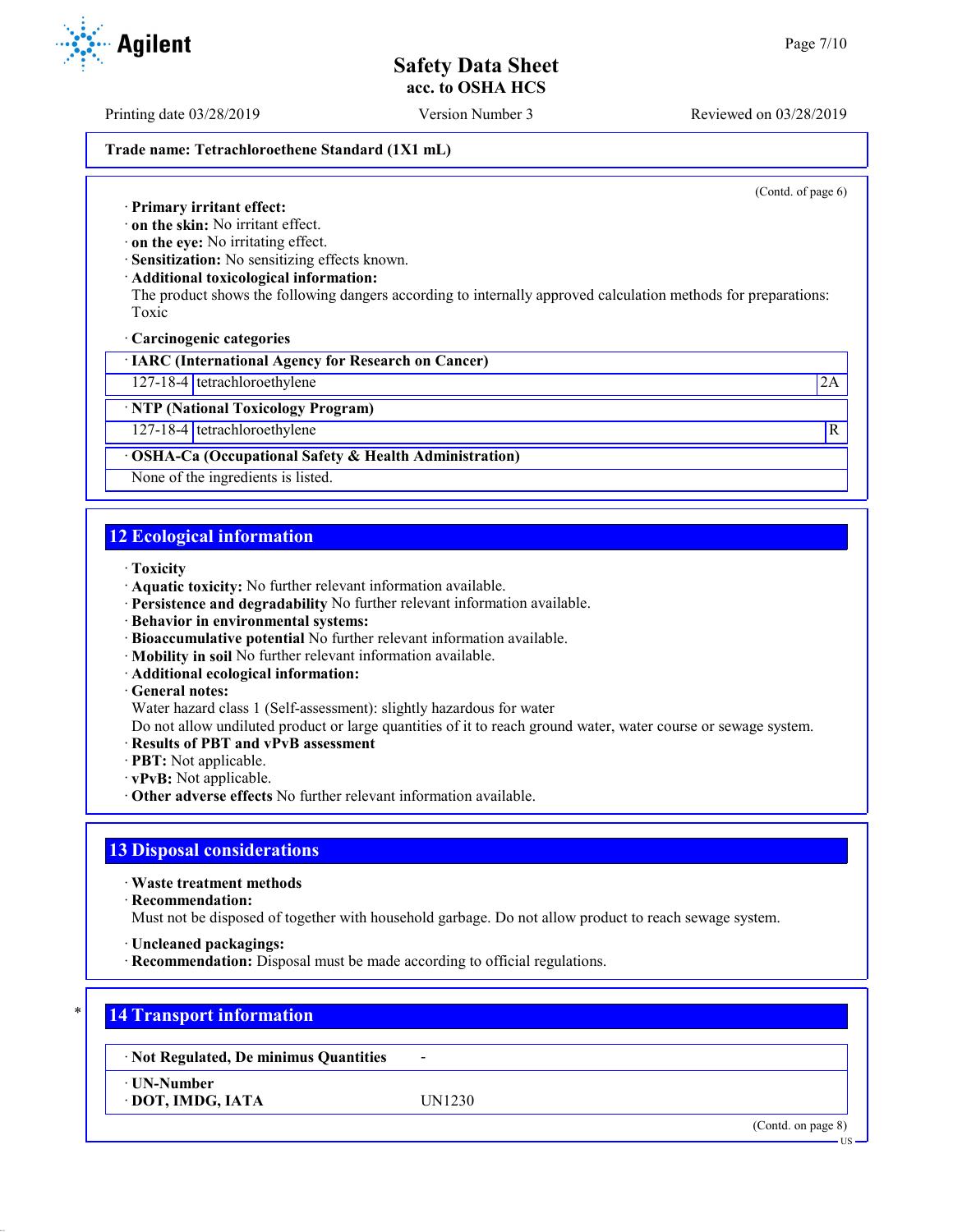US

**Safety Data Sheet acc. to OSHA HCS**

Printing date 03/28/2019 Version Number 3 Reviewed on 03/28/2019

**Trade name: Tetrachloroethene Standard (1X1 mL)** (Contd. of page 7) · **UN proper shipping name** · **DOT** Methanol solution · **IMDG, IATA** METHANOL solution · **Transport hazard class(es)** · **DOT** · **Class** 3 Flammable liquids · **Label** 3, 6.1 \_\_\_\_\_\_\_\_\_\_\_\_\_\_\_\_\_ · **IMDG** · **Class** 3 Flammable liquids · **Label** 3/6.1 \_\_\_\_\_\_\_\_\_\_\_\_\_ · **IATA** · **Class** 3 Flammable liquids · **Label** 3 (6.1) · **Packing group** · **DOT, IMDG, IATA** II · **Environmental hazards:** Not applicable. · **Special precautions for user** Warning: Flammable liquids · **Danger code (Kemler):** 336  $\cdot$  **EMS Number:** · **Stowage Category** B SW2 Clear of living quarters. · **Transport in bulk according to Annex II of MARPOL73/78 and the IBC Code** Not applicable. · **Transport/Additional information:** · **DOT** · **Quantity limitations** On passenger aircraft/rail: 1 L On cargo aircraft only: 60 L · **IMDG** · **Limited quantities (LQ)** 1L (Contd. on page 9)

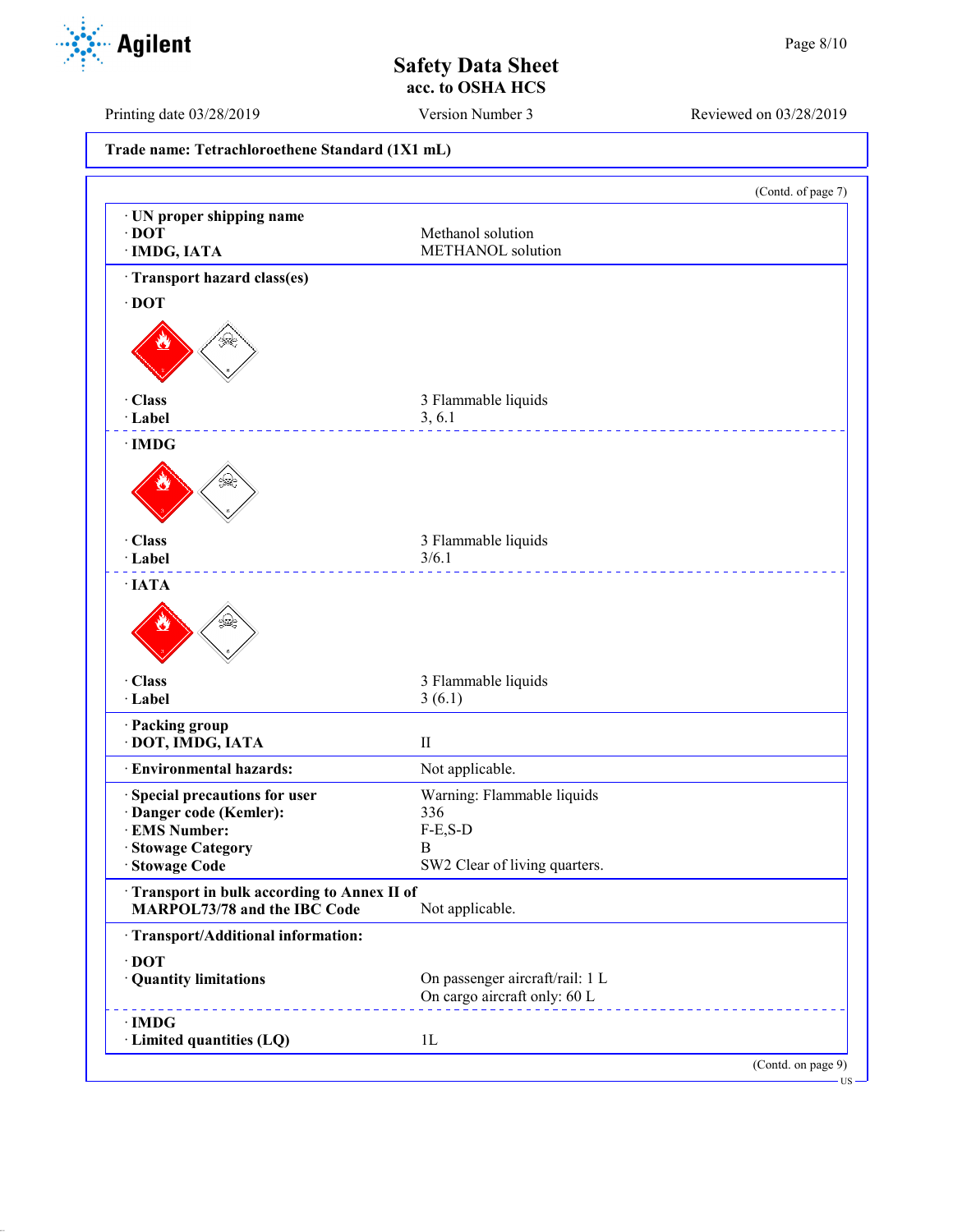Printing date 03/28/2019 Version Number 3 Reviewed on 03/28/2019

**Trade name: Tetrachloroethene Standard (1X1 mL)**

|                                  |                                                                                                                 | (Contd. of page $8$ ) |
|----------------------------------|-----------------------------------------------------------------------------------------------------------------|-----------------------|
| $\cdot$ Excepted quantities (EQ) | Code: E2<br>Maximum net quantity per inner packaging: 30 ml<br>Maximum net quantity per outer packaging: 500 ml |                       |
| · UN "Model Regulation":         | UN 1230 METHANOL SOLUTION, 3 (6.1), II                                                                          |                       |

# **15 Regulatory information**

· **Safety, health and environmental regulations/legislation specific for the substance or mixture** · **Sara**

· **Section 355 (extremely hazardous substances):**

None of the ingredients is listed.

· **Section 313 (Specific toxic chemical listings):**

All ingredients are listed.

· **TSCA (Toxic Substances Control Act):**

All ingredients are listed.

· **Proposition 65**

· **Chemicals known to cause cancer:**

127-18-4 tetrachloroethylene

· **Chemicals known to cause reproductive toxicity for females:**

None of the ingredients is listed.

· **Chemicals known to cause reproductive toxicity for males:**

None of the ingredients is listed.

· **Chemicals known to cause developmental toxicity:**

 $67-56-1$  methanol

· **Carcinogenic categories**

· **EPA (Environmental Protection Agency)**

127-18-4 tetrachloroethylene L

· **TLV (Threshold Limit Value established by ACGIH)**

127-18-4 tetrachloroethylene A3

· **NIOSH-Ca (National Institute for Occupational Safety and Health)**

127-18-4 tetrachloroethylene

· **Chemical safety assessment:** A Chemical Safety Assessment has not been carried out.

# **16 Other information**

The information contained in this document is based on Agilent's state of knowledge at the time of preparation. No warranty as to its accurateness, completeness or suitability for a particular purpose is expressed or implied.

· **Department issuing SDS:** Document Control / Regulatory

· **Contact:** regulatory@ultrasci.com

· **Date of preparation / last revision** 03/28/2019 / 2

· **Abbreviations and acronyms:** ADR: Accord européen sur le transport des marchandises dangereuses par Route (European Agreement concerning the International Carriage of Dangerous Goods by Road)

**Agilent**